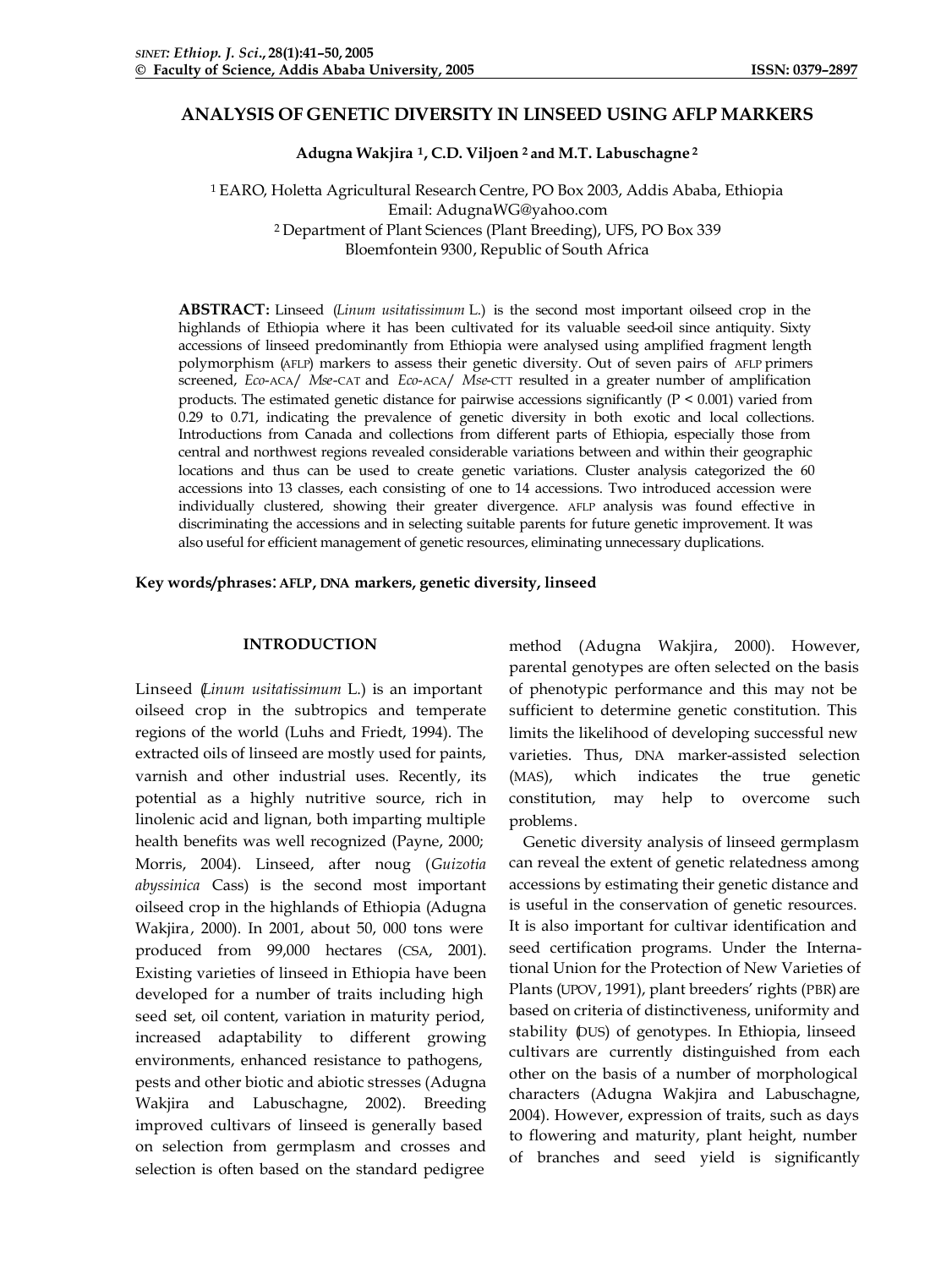influenced by the environment (Adugna Wakjira and Labuschagne, 2002; 2003a; 2003b) and present problems for consistent identification. But molecular markers or DNA fingerprints are not affected by environmental factors, and provide a new means to support cultivar identification (Kumar, 1999). Such markers are accepted as supplementary characters for identification in many countries (Roldan-Ruiz *et al*., 2001), and are important for the assessment of DUS criteria and the establishment of PBR, which are essential in the derivation of new varieties and seed purity certification.

Amplified fragment length polymophism (AFLP), was initially developed by Zabeau and Vos (1993) and has proved an efficient polymerase chain reaction (PCR) based technique to generate a large number of polymorphic DNA fragments (Vos *et al*., 1995; Altaf Khan *et al*., 2002). AFLP fingerprints are highly reproducible and have been used as a tool for evaluating genetic diversity (Majer *et al*., 1996; Guthridge *et al*., 2001). AFLP markers are reproducible even against the background of different combinations of Taq DNA polymerases and buffers (Powell *et al*., 1996). However, the quantities of higher molecular weight fragments (< 400 base pairs, bp) are reduced when using plant DNA of poor quality (Guthridge *et al*., 2001).

An AFLP genetics of linseed was used to identify two quantitative trait loci in independent linkage groups that exhibit a major effect on resistance to Fusarium wilt, a deadly disease of linseed (Spielmeyer *et al*., 1998). This study illustrated the potential of AFLP as a powerful and fast method to generate moderately saturated linkage maps, allowing molecular analysis for traits that show oligogenic patterns of inheritance. Similarly, Hausner *et al*. (1998) developed co-dominant PCR/RFLP based markers for rust resistance alleles of linseed. These markers were used to confirm the presence of important alleles in certain recently released Canadian cultivars. This evidence adds to the growing support for the use of MAS and the introduction of new resistance genes for diseases like rust, Fusarium wilt and other important traits in the Ethiopian linseed-breeding program. Therefore, the aim of this study was to analyse and determine the genetic variation among the accessions of linseed using AFLP markers and thereby to enhance the genetic improvement of linseed in Ethiopia.

The materials comprised of sixty accessions of linseed germplasm maintained under the Highland Oil Crops Research Program of Holeta Research Centre of the Ethiopian Agricultural Research Organization (EARO). Those accessions were selected to represent the diversity of linseed germplasm in Ethiopia. Most of these accessions were collected from different regions of Ethiopia and Eritrea, while few were introductions from Europe, USA and Canada, including four nationally released cultivars viz., Chilalo, CI-1525, CI-1652 and Belay 96 (Table 1).

DNA was extracted from 1.5 month-old plant tissues harvested from three random plants per accession (tips of stem including leaves) grown under glasshouse conditions at the University of Free State, South Africa following the modified monocot extraction protocol (Edwards *et al*., 1991). The tissue was kept on ice until it was crushed to a fine powder in a mortar and pestle after the addition of liquid nitrogen. Extraction buffer (10 ml) (1 M Tris-HCl pH 8.0, 0.25 M EDTA and 20% SDS) preheated at 65°C was added to each powdered sample along with 1 ml CTAB (Cetyl triethyl ammonium bromide) buffer (10% w/v) and 2 ml 5 M NaCl. The samples were incubated at 65°C in a water bath for an hour, with agitation every 10 to 20 minutes. Chloroform-isoamyl alcohol (24:1  $v/v$ ) (10 ml), was added and gently mixed, followed by centrifugation for 15 minutes at 10000 rpm at room temperature. Chloroform extractions were repeated until the interface was visibly free of debris. DNA was precipitated by adding 100% cold ethanol in a 1:2  $(v/v)$  and kept at 4°C overnight. The precipitated DNA was spooled with a sterile Pasteur-pippette and washed twice in approximately 1 ml of 70% ethanol. DNA was dissolved in 250 ml double distilled sterile water and stored at 4°C. DNA concentration and purity was determined using a spectrophotometer at 260 nm. The quality of genomic DNA was assessed by agrose electrophoresis on 200 ng DNA (0.5 g agarose, 50 ml 0.5x TAE buffer (40 mM Tris acetate 1 mM EDTA, pH 8.0), 0.5 μl Ethidium bromide) for approximately 45 minutes at 80 volts. The integrity and concentration of DNA was visualized and confirmed against the standard DNA (Marker III) under UV light. The DNA samples were diluted to a working concentration of 250 ng/μl and stored at  $4^{\circ}$ C.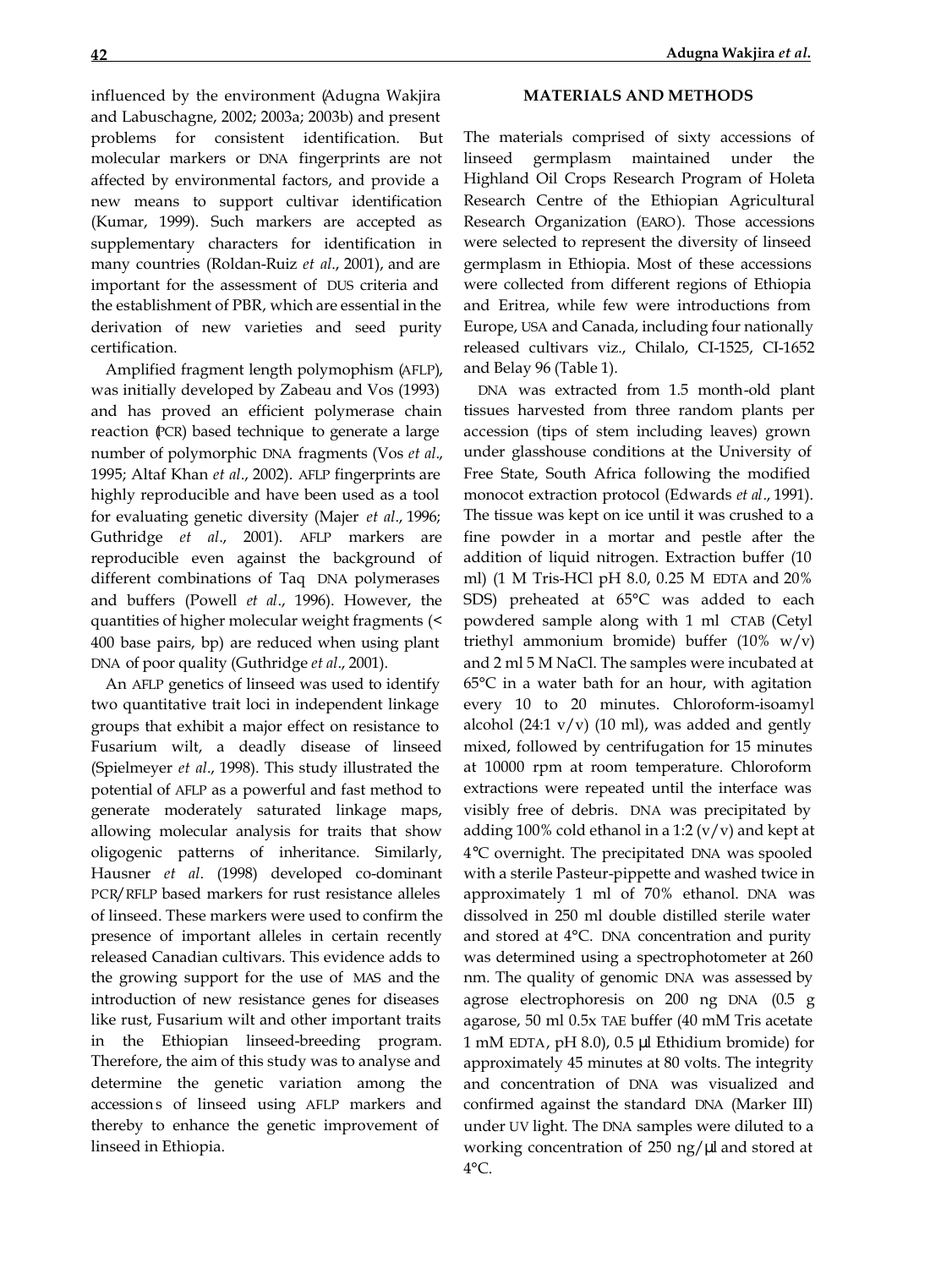| Table 1. Summary of 60 linseed accessions, their collection areas, AFLP generated fragments and their |  |  |  |  |  |  |
|-------------------------------------------------------------------------------------------------------|--|--|--|--|--|--|
| polymorphism using four AFLP primers analysed at the University of Free State, South Africa, 2002.    |  |  |  |  |  |  |

| Ser.                    | Accession          | Collection area                  | M <sub>2</sub> | M <sub>2</sub> | M4             | M4             |                  | Sum Poly Sum Mono            | Polymor-     | Monomor-                 |
|-------------------------|--------------------|----------------------------------|----------------|----------------|----------------|----------------|------------------|------------------------------|--------------|--------------------------|
| No.                     | No.                |                                  | Fam            | Ned            | Fam            | Ned            | -morphic         | -morphic                     | phism $(\%)$ | phism $(\%)$             |
| $\overline{1}$          | '10002'            | Shewa/ Ambo                      | 16.00          | 4.00           | 63.00          | 43.00          | 126.00           | 33.00                        | 1.30         | 0.34                     |
| $\overline{\mathbf{c}}$ | '10005'            | Sidamo/Bore                      | 80.00          | 15.00          | 61.00          | 29.00          | 185.00           | 51.00                        | 1.91         | 0.53                     |
| 3                       | '10007'            | Kefa/Omonada                     | 47.00          | 8.00           | 46.00          | 24.00          | 125.00           | 42.00                        | 1.29         | 0.43                     |
| 4                       | '10008'            | Gonder/Fogera                    | 89.00          | 10.00          | 62.00          | 32.00          | 193.00           | 39.00                        | 1.99         | 0.40                     |
| 5                       | '10010'            | Hararghe/ Chiro                  | 14.00          | 6.00           | 50.00          | 24.00          | 94.00            | 27.00                        | 0.97         | 0.28                     |
| 6<br>7                  | '10022'            | Wello/ Kalu                      | 69.00          | 17.00<br>45.00 | 55.00          | 29.00<br>23.00 | 170.00           | 39.00                        | 1.75<br>1.54 | 0.40<br>0.40             |
| 8                       | 10026′<br>'10037'  | Gojam/Dambecha                   | 27.00<br>35.00 | 8.00           | 54.00<br>67.00 |                | 149.00<br>154.00 | 39.00<br>57.00               | 1.59         | 0.59                     |
| 9                       | '10039'            | Sidamo/Bore<br>Eritrea/Mendefera | 3.00           | 9.00           | 53.00          | 44.00<br>28.00 | 93.00            | 30.00                        | 0.96         | 0.31                     |
| 10                      | 'Chilalo'          | Arsi/ n.a.                       | 6.00           | 6.00           | 60.00          | 40.00          | 112.00           | 29.00                        | 1.15         | 0.30                     |
| 11                      | '10041'            | Bale/ Adaba                      | 52.00          | 46.00          | 6.00           | 3.00           | 107.00           | 14.00                        | 1.10         | 0.14                     |
| 12                      | '10046'            | Welega/Bedele                    | 37.00          | 35.00          | 5.00           | 7.00           | 84.00            | 9.00                         | 0.87         | 0.09                     |
| 13                      | '10060'            | Gonder/ Chera                    | 37.00          | 42.00          | 62.00          | 27.00          | 168.00           | 60.00                        | 1.73         | 0.62                     |
| 14                      | '10061'            | Gamo-Gofa/ M-Abay                | 40.00          | 45.00          | 74.00          | 31.00          | 190.00           | 63.00                        | 1.96         | 0.65                     |
| 15                      | '10068'            | Gojam/ Bahir-Dar                 | 66.00          | 38.00          | 57.00          | 37.00          | 198.00           | 47.00                        | 2.04         | 0.48                     |
| 16                      | '10080'            | Hararghe/Habru                   | 98.00          | 25.00          | 65.00          | 40.00          | 228.00           | 48.00                        | 2.35         | 0.49                     |
| 17                      | '10085'            | Hararghe/ Kuni                   | 52.00          | 53.00          | 62.00          | 27.00          | 194.00           | 21.00                        | 2.00         | 0.22                     |
| 18                      | '10104'            | Shewa/Dendi                      | 52.00          | 48.00          | 78.00          | 34.00          | 212.00           | 38.00                        | 2.18         | 0.39                     |
| 19                      | '10109'            | Shewa/Tach-Bet                   | 79.00          | 56.00          | 76.00          | 38.00          | 249.00           | 31.00                        | 2.57         | 0.32                     |
| 20                      | 'CI-1525'          | Europe/ n.a.                     | 23.00          | 57.00          | 107.00         | 35.00          | 222.00           | 39.00                        | 2.29         | 0.40                     |
| 21                      | '10111'            | Shewa/ n.a.                      | 35.00          | 59.00          | 42.00          | 3.00           | 139.00           | 3.00                         | 1.43         | 0.03                     |
| 22                      | '10118'            | Shewa/ Ambo                      | 81.00          | 53.00          | 88.00          | 35.00          | 257.00           | 59.00                        | 2.65         | 0.61                     |
| 23                      | '10119'            | Shewa/ Chelia                    | 83.00          | 27.00          | 71.00          | 47.00          | 228.00           | 37.00                        | 2.35         | 0.38                     |
| 24                      | '10120'            | Sidamo/ Adola                    | 85.00          | 20.00          | 89.00          | 41.00          | 235.00           | 55.00                        | 2.42         | 0.57                     |
| 25                      | '10125'            | Tigray/Inderta                   | 67.00          | 38.00          | 74.00          | 44.00          | 223.00           | 24.00                        | 2.30         | 0.25                     |
| 26                      | '10138'            | Welega/Abe-Dongoro               | 69.00          | 14.00          | 58.00          | 23.00          | 164.00           | 29.00                        | 1.69         | 0.30                     |
| 27                      | '10144'            | Wello/Dese-Zuria                 | 91.00          | 52.00          | 62.00          | 21.00          | 226.00           | 21.00                        | 2.33         | 0.22                     |
| 28                      | '10159'            | Gonder/Dabat                     | 38.00          | 41.00          | 61.00          | 25.00          | 165.00           | 13.00                        | 1.70         | 0.13                     |
| 29                      | '10162'            | Gonder/Dabat                     | 90.00          | 15.00          | 57.00          | 32.00          | 194.00           | 17.00                        | 2.00         | 0.18                     |
| 30                      | 'CI-1652'          | Europe/ n.a.                     | 70.00          | 47.00          | 54.00          | 24.00          | 195.00           | 18.00                        | 2.01         | 0.19                     |
| 31                      | '10169'            | Gonder/ Chera                    | 67.00          | 58.00          | 64.00          | 36.00          | 225.00           | 18.00                        | 2.32         | 0.19                     |
| 32                      | '10176'            | Gojam/ Guangua                   | 14.00          | 73.00          | 87.00          | 16.00          | 190.00           | 18.00                        | 1.96         | 0.19                     |
| 33                      | '10179'            | Shewa/ Alem-Gena                 | 6.00           | 5.00           | 7.00           | 4.00           | 22.00            | 0.00                         | 0.23         | 0.00                     |
| 34                      | '10185'            | Shewa/ Chelia                    | 35.00          | 50.00          | 55.00          | 6.00           | 146.00           | 13.00                        | 1.50         | 0.13                     |
| 35                      | '10192'            | Shewa/Dendi                      | 64.00          | 46.00          | 42.00          | 22.00          | 174.00           | 7.00                         | 1.79         | 0.07                     |
| 36                      | $^{\prime}10197'$  | Shewa/ Ambo                      | 14.00          | 30.00          | 47.00          | 23.00          | 114.00           | 6.00                         | 1.17         | 0.06                     |
| 37                      | '10204'            | Welo/Bati                        | 45.00          | 54.00          | 82.00          | 46.00          | 227.00           | 34.00                        | 2.34         | 0.35                     |
| 38                      | '10006'            | Ilubabor/ Gore                   | 70.00          | 51.00          | 61.00          | 41.00          | 223.00           | 15.00                        | 2.30         | 0.15                     |
| 39                      | '10042'            | Tigray/Lay-Machew                | 77.00          | 60.00          | 60.00          | 26.00          | 223.00           | 28.00                        | 2.30         | 0.29                     |
| 40<br>41                | 'Belay 96'         | Shewa/Holeta                     | 66.00<br>75.00 | 52.00<br>37.00 | 64.00<br>45.00 | 41.00          | 223.00<br>173.00 | 21.00<br>15.00               | 2.30<br>1.78 | 0.22<br>0.15             |
| 42                      | '10047'<br>'10062' | Ilubabor/ Bedele<br>Bale/Robe    | 37.00          | 16.00          | 49.00          | 16.00<br>43.00 | 145.00           | 22.00                        | 1.49         | 0.23                     |
| 43                      | '10235'            | Gonder/n.a.                      | 63.00          | 49.00          | 69.00          | 14.00          | 195.00           | 28.00                        | 2.01         | 0.29                     |
| 44                      | '10236'            | Gonder/n.a.                      | 32.00          | 54.00          | 69.00          | 27.00          | 182.00           | 21.00                        | 1.88         | 0.22                     |
| 45                      | '10064'            | GamoGofa/BakoGazer               | 87.00          | 52.00          | 83.00          | 43.00          | 265.00           | 21.00                        | 2.73         | 0.22                     |
| 46                      | '10072'            | Gojam/Dejen                      | 82.00          | 57.00          | 48.00          | 29.00          | 216.00           | 9.00                         | 2.23         | 0.09                     |
| 47                      | '10073'            | Gojam/ Maychekel                 | 77.00          | 55.00          | 50.00          | 45.00          | 227.00           | 12.00                        | 2.34         | 0.12                     |
| 48                      | '10246'            | Ethiopia/ n.a.                   | 30.00          | 38.00          | 52.00          | 30.00          | 150.00           | 10.00                        | 1.55         | 0.10                     |
| 49                      | '10248'            | Ethiopia/ n.a.                   | 18.00          | 26.00          | 53.00          | 30.00          | 127.00           | 37.00                        | 1.31         | 0.38                     |
| 50                      | '10250'            | Ethiopia/ n.a.                   | 21.00          | 42.00          | 48.00          | 48.00          | 159.00           | 14.00                        | 1.64         | 0.14                     |
| 51                      | '10252'            | Ethiopia/ n.a.                   | 13.00          | 9.00           | 9.00           | 6.00           | 37.00            | 2.00                         | 0.38         | 0.02                     |
| 52                      | '10254'            | Ethiopia/ n.a.                   | 16.00          | 31.00          | 87.00          | 31.00          | 165.00           | 39.00                        | 1.70         | 0.40                     |
| 53                      | '10256'            | Ethiopia/ n.a.                   | 17.00          | 36.00          | 62.00          | 25.00          | 140.00           | 16.00                        | 1.44         | 0.16                     |
| 54                      | '10258'            | Ethiopia/ n.a.                   | 5.00           | 36.00          | 75.00          | 23.00          | 139.00           | 9.00                         | 1.43         | 0.09                     |
| 55                      | '10260'            | Ethiopia/ n.a.                   | 13.00          | 21.00          | 86.00          | 18.00          | 138.00           | 21.00                        | 1.42         | 0.22                     |
| 56                      | 'Omega'            | USA / North Dakota               | 10.00          | 23.00          | 61.00          | 11.00          | 105.00           | 22.00                        | 1.08         | 0.23                     |
| 57                      | 'R12-N1266'        | Canada/Saskatoon                 | 85.00          | 64.00          | 55.00          | 18.00          | 222.00           | 45.00                        | 2.29         | 0.46                     |
| 58                      | 'R12-M20G'         | Canada/ Saskatoon                | 72.00          | 57.00          | 35.00          | 10.00          | 174.00           | 40.00                        | 1.79         | 0.41                     |
| 59                      | 'CDC-1747'         | Canada/ Saskatoon                | 88.00          | 65.00          | 110.00         | 18.00          | 281.00           | 11.00                        | 2.90         | 0.11                     |
| 60                      |                    | 'CDC-1747VG' Canada/ Saskatoon   | 9.00           | 8.00           | 49.00          | 25.00          | 91.00            | 9.00                         | 0.94         | 0.09                     |
|                         | Sum                |                                  | 2542           | 1738           | 2801           | 1368           | 8449             | 1257.00                      | 87.05        | 12.95                    |
|                         | Mean               |                                  | 42.37          | 28.97          | 46.68          | 22.80          | 140.82           | 20.95                        | 1.45         | 0.22                     |
|                         | Polymorphic (%)    |                                  | 26.19          | 17.91          | 28.86          | 14.09          | 87.05            | 12.95                        | -            |                          |
|                         | SE(±)              |                                  | 47.52          | 35.45          | 57.82          | 26.82          | 167.42           | $\qquad \qquad \blacksquare$ | -            | $\overline{\phantom{m}}$ |
|                         | CV(%)              |                                  | 3.85           | 3.85           | 3.84           | 3.85           | 3.84             | $\overline{\phantom{m}}$     | -            | $\overline{\phantom{a}}$ |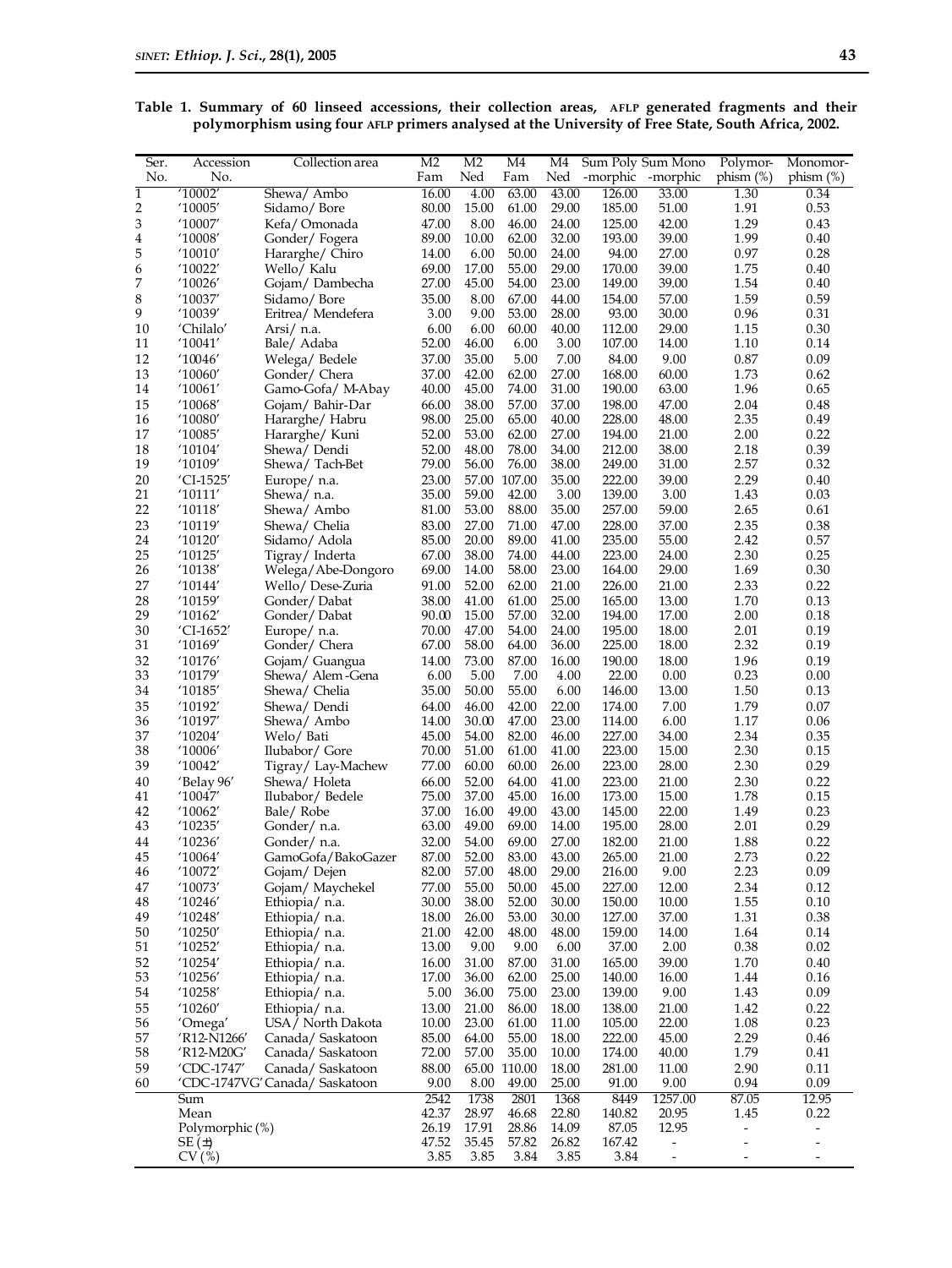RNase digestion was performed on each sample by the addition of  $1 \mu$  (ng/ $\mu$ ) RNase and incubated at 42°C for 30 minutes. Single genomic DNA digests were carried out to confirm the purity of DNA at 37°C for 30 minutes, as follows: 0.2 μl *EcoR*I (units), 2.5 μl DNA [250 ng], 10x buffer, 6.3 μl ddH2O (sabax water), and 0.5 μl *Mse*I (units), 2.5 μl DNA [250 ng], 1 μl 10x buffer, 0.1 μl BSA, 5.9 μl ddH2O. After mixing, the DNA samples were incubated for 3 to 4 hours at 37°C. Double digests were conducted by adding 2 μl *Eco*RI/ *Mse*I (units), 2.5 μl DNA [250 ng], 5x reaction buffer and 15.5 μl ddH2O. Samples were incubated for two hours at 37°C, after which the restriction enzymes were added for incubation at 70°C for 10 minutes. Ligation of *Eco*RI and *Mse*I adapters was performed by mixing 25 μl of double digested DNA, 24 μl ligation solution (*Eco*RI/ *Mse*I adapters, 0.4 mM ATP, 10 mM Tris-HCl (pH 7.5) 10 mM Mg-acetate, 50 mM K-acetate) and 1 μl T4 DNA ligase (units). After incubation at 20°C for two hours, the ligated DNA was diluted 1:10 in TE buffer (10 mM Tris-HCl (pH 8.0) 0.1 mM EDTA).

The adapter-ligated DNA was pre-amplified using the following cycling parameters: 20 cycles of 30 seconds (s) at 94°C, 60 s at 56°C, and 60 s at 72°C. Amplification was confirmed by running 12 µl on a 1% agarose gel. Amplified DNA was diluted in a ratio of 1:50 and used as a template for the selective amplification involving *Eco*RI and *Mse*I primers. Selective amplification was performed in a 20 µl PCR reactions containing 5 µl diluted preamplified DNA, 5.5 µl Mix 1 (4.5 µl *Mse*I primer (6.7 ng/µl, dNTP's) and 1 µl *Eco*RI Fam and Ned labelled primer) (250 $\mu$ l) and 9.5  $\mu$ l Mix 2 (2  $\mu$ l 10x PCR buffer, 0.1 µl Taq DNA polymerase (units), 7.4  $\mu$ l sterile dd H<sub>2</sub>O). The cycling parameters were: 1 cycle of 30 s at 94°C, 30 s at 65°C and 120 s at 72°C.

Thereafter, the annealing temperature lowered by 0.7°C per cycle for 12 consecutive cycles and then 23 cycles were performed at 94°C for 30 s, 56°C for 30 s, and 72°C for 120 s. The PCR product was prepared for capillary electrophoresis by the addition of 5 µl Fam labelled PCR product, 5 µl Ned labelled PCR product, 24 µl deionised Formamide and 1  $\mu$ l Rox standard (G-500) denatured at 94°C for 5 minutes with quick cooling in ice slurry. Capillary electrophoresis was performed using a Perkin Elmer Prism 310 Automated capillary sequencer (PE, 2002). A total of seven pairs of primer combinations were screened and four primers were selected based on the availability of primers and number of fragments amplified per primer pairs (Table 2). *EcoRI* primers (E, 2002) labelled with Ned and Fam. Each accession was analysed with these primers and the primer extensions were *Eco*-ACA/ *Mse*-CAT and *Eco*-ACA/ *Mse*-CTT. The size of AFLP fragments was assessed by using GeneScan® Analysis Software (PE, 2002) and bands were scored for presence (1) or absence (0) across sixty accessions for each primer combination. Overlapping and non-overlapping fragments were separately counted, added and computed to sort out monomorphism and polymorphism rates. Euclidean genetic distances were calculated using the Number Cruncher Statistical System, NCSS 2000 (Hintze, 1998). Cluster analysis was also performed and visualized to summarize the relations between accessions. UPGMA (Unweighted pair group method of arithmetic average) was employed to construct a dendrogram that grouped the accessions into distinct clusters.

**Table 2. List of adapters and primer pairs tested in this study for selective reaction in AFLP amplification.**

|                | MseI - adapter        | $EcoRI$ – adapter        |                     |  |  |  |
|----------------|-----------------------|--------------------------|---------------------|--|--|--|
|                | 5'-GACGATGAGTCCTGAG3' | 5'-CTCGTAGACTGCGTACC-3'  |                     |  |  |  |
|                | 3'-TACTCAGGACTCAT-5'  | 3'-CATCTGACGCATGGTTAA-5' |                     |  |  |  |
| Code           | MseI - primer         | $E\omega$ RI – primers   |                     |  |  |  |
| M <sub>2</sub> | $MseI + CAT$          | $EcoRI + ACA$ (Fam)      | $EcoRI + ACC$ (Ned) |  |  |  |
| M <sub>3</sub> | $MseI + CTG$          | $E\omega$ RI + ACA (Fam) | $EcoRI + ACC$ (Ned) |  |  |  |
| M4             | $MseI + CTT$          | $EcoRI + ACA$ (Fam)      | $EcoRI + ACC$ (Ned) |  |  |  |
| M <sub>5</sub> | $MseI + CTA$          | $EcoRI + ACA$ (Fam)      | $EcoRI + ACC$ (Ned) |  |  |  |
| M <sub>6</sub> | $MseI + CAG$          | $EcoRI + ACA$ (Fam)      | $EcoRI + ACC$ (Ned) |  |  |  |
| M <sub>7</sub> | MseI + CAC            | $EcoRI + ACA$ (Fam)      | $EcoRI + ACC$ (Ned) |  |  |  |
| M8             | $MseI + CTC$          | $EcoRI + ACA$ (Fam)      | $EcoRI + ACC$ (Ned) |  |  |  |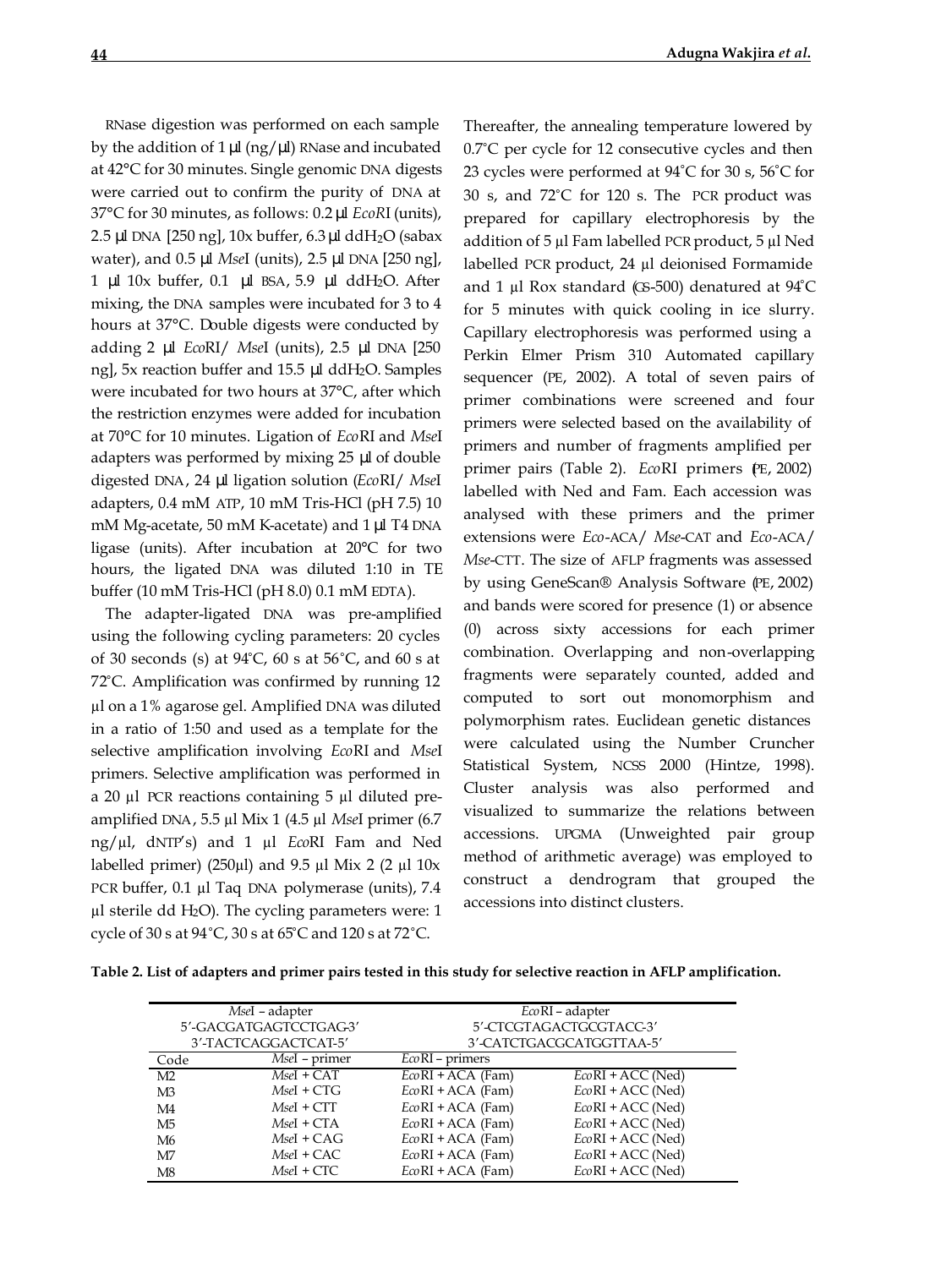## **RESULTS AND DISCUSSION**

Of the seven pairs of primers screened (Table 2), *Eco*-ACA/ *Mse*-CAT and *Eco*-ACA/ *Mse*-CTT resulted in a greater number of amplification products. Primers *Eco*-ACA/ *Mse*-CTG, *Eco*-ACA/ *Mse*-CTA and *Eco*-ACA/ *Mse*-CAG also produced reasonable amplification, unlike *Eco*-ACA/ *Mse*-CAC and *Eco*-ACA/ *Mse*-CTC that resulted in poor amplification. Totally 9706 fragments (8449 polymorphic and 1257 monomophic bands) were generated by the two AFLP primer pairs for all the accessions (Table 1). Out the total AFLP bands, 0.23 to 2.90% polymorphism rates were detected for all accessions. The highest polymorphic rate was recorded for no. 59, an introduced accession from Canada. Three local accessions (no. 45, 22 and 19) also showed relatively higher polymorphism rates. The smallest (0.23%) polymorphism rate was registered for no. 33, another local accession. These results suggest the presence of broad genetic diversity or prevalence variability in DNA sequences among the tested accession s. Of the four primer combinations, M4 Fam produced the highest (28.86%), followed by that M2 Fam (26.19%) polymorphism rates. In general, Fam labelled primers gave relatively higher polymorphism than the Ned labelled ones in this study.

For the primer combination *Eco*-ACA/ *Mse*-CAT, approximately 71 bands were scored ranging from 40 to 409 bp, whereas for the primer combination *Eco*-ACA/ *Mse*-CTT, 70 fragments were scored between 40 and 408 bp. Fam labelled *Eco*-ACA**/**  *Mse*-CTT primer generated an average of 47 AFLP fragments per accessions, followed by another Fam labelled *Eco*-ACA**/** *Mse*-CAT, with 42 fragments. Two accessions (33 and 51) revealed considerably lower numbers of fragments. Both accessions were collected from Ethiopia (33 was specifically from central Shewa, while that 51 could not be traced back due to unavailability of data). These two accessions were also grouped under the same cluster in another diversity study of linseed that used morphological traits (Adugna Wakjira and Labuschagne, 2004), confirming their genetical similarity. However, there was no complete

sharing of the AFLP fragments for any two accessions and monomorphism was in the range of zero to 0.65%. Only six accessions displayed relatively higher (i.e., > 0.50%) monomorphic rates. This indicates the presence of more genotypic variations among the evaluated accessions.

The dendrogram obtained from the combined data of AFLP revealed 13 close-knit clusters, comprising one to 14 accessions (Table 3 and Fig. 1). Two accessions showed greater dissimilarity with other accessions and hence were unequivocally clustered individually (XII and XIII) from the rest accessions, showing their clear divergence. The dendrogram also reveals some interesting features of the studied accessions. For example, each of the eight clusters (II to XI) was consisted of similar accessions originally collected from the same or closer localities of Ethiopia, indicating their closer relationships. Specifically, four accessions (No. 52, 53, 54, and 55) in cluster II, each two accessions in clusters III and IV (No. 13 and 28) and other accessions collected from the same geographic region were grouped within the same clusters and they are much similar to each other. Such similarity of accessions could happen due mainly to the traditional farmer-to-farmer seed exchange and distribution systems in Ethiopia. This shows how AFLP could play effective role in germplasm characterization for more efficient use of valuable genetic resources and other vital resources deployed to evaluate and conserve genetic resources by way of establishing core collections.

Accessions that were originally from central Ethiopia (Shewa) were categorized under six different clusters (V, VI, VII, XIII, IX and XI). Likewise, accessions collected from northwest Ethiopia (Gonder, for example) were classified into five clusters (IV, VI, VII, IX and XI). The same was true with most of the other local accessions. This indicates the presence of ample genetic variability among the Ethiopian linseed accessions that could be utilized in future breeding activities. On the other hand, some of the exotic accessions, like no. 30, 56 and 60, which were introduced from Europe, USA and Canada, respectively, were grouped in three different clusters (II, VI and VIII) together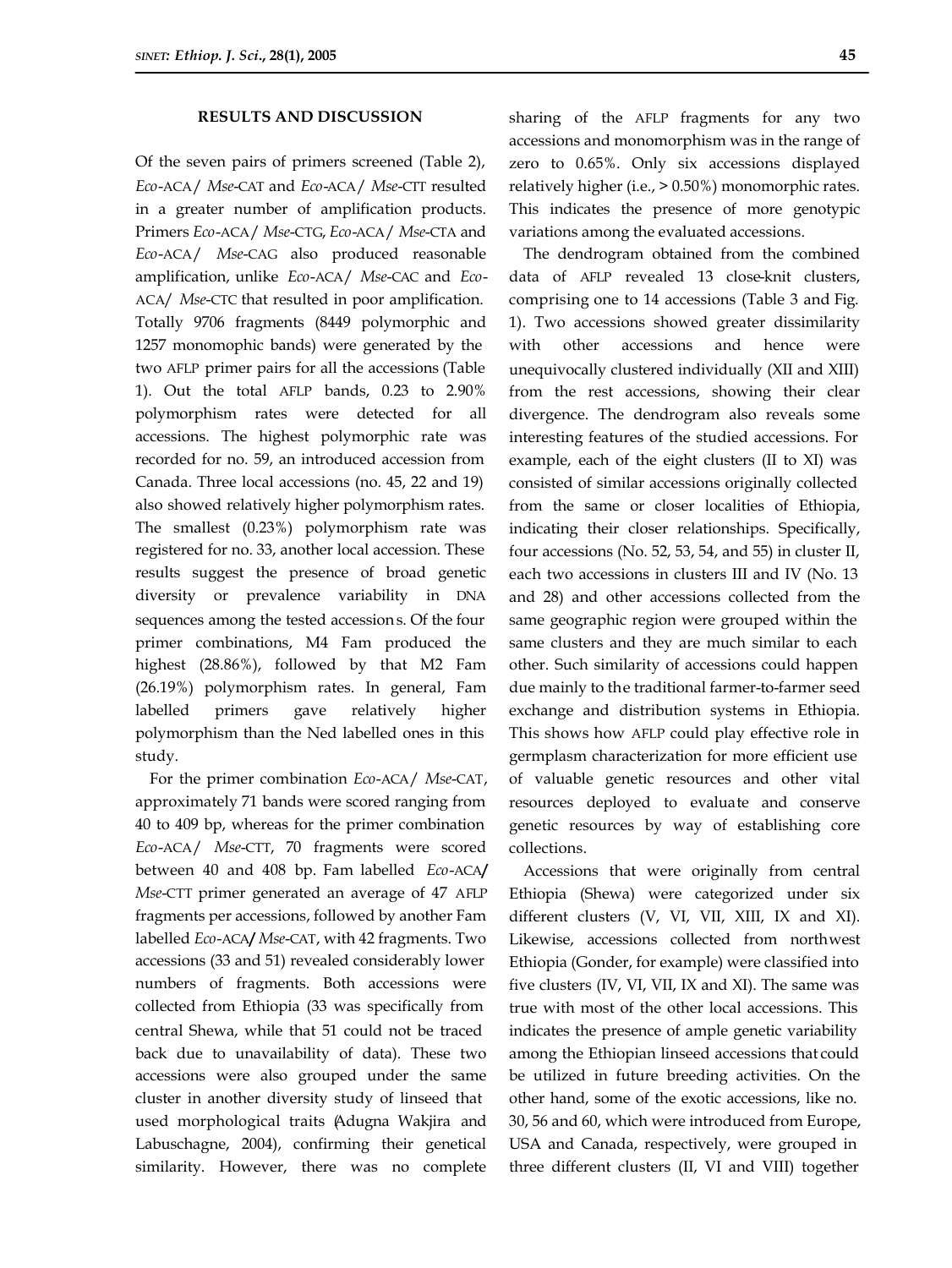with the Ethiopian collections. This similarity could be as the result of out-crossing (Mansby *et al*., 2000), and perhaps due to trade and germplasm exchange programs that have been underway since long time between Ethiopia and other foreign nations. The results of this study show that clustering was not necessarily based on the geographic origins of the accessions, rather on genetic makeup of the accessions. The presence of a wide range of genetic variation between the accessions is a good basis for future genetic improvement. It could provide predictive estimates of genetic variation among segregating progenies in future variety development programs. Such a study can also help in estimating the amount of heterosis (Barret and Kidwell, 1998). Thus, knowledge of the level and patterns in genetic diversity of linseed was found useful for identifying diverse parental combinations to create segregating progenies with maximum genetic variability for subsequent selections, and to reduce duplication of genetic resources.



**Fig. 1. Dendrogram indicating clusters of 60 accessions of linseed based on AFLP data, using UPGMA clustering method.**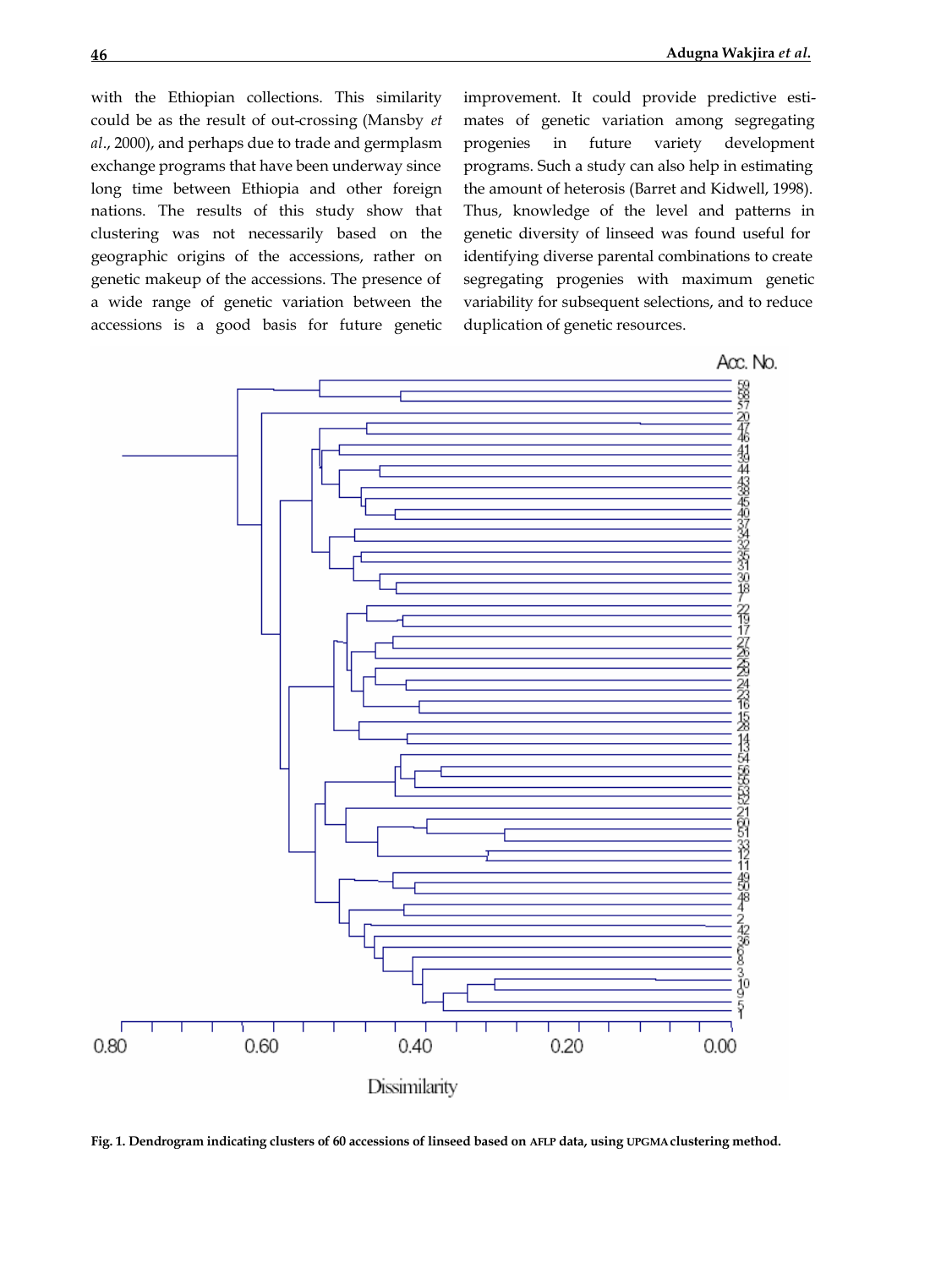| Cluster     | No. of         | Polymorphic | Monomorphic | Accession numbers and their collection areas,                            |
|-------------|----------------|-------------|-------------|--------------------------------------------------------------------------|
|             | acc.           | (%)         | $(\%)$      | as shown in the parenthesis                                              |
|             | $\overline{2}$ | 2.04        | 0.44        | 57, 58 (Saskatoon/ Canada)                                               |
| $_{\rm II}$ | 5              | 1.41        | 0.22        | 52, 53, 54, 55 (Eth), 56 (USA)                                           |
| Ш           | $\overline{2}$ | 2.29        | 0.11        | 47, 46 (G-NW*)                                                           |
| V           | 3              | 1.80        | 0.47        | 13, 28 (Gr-NW), 14 (GG-SW)                                               |
| V           | 2              | 1.73        | 0.16        | 32 (G-NW), 34 (S-C)                                                      |
| VI          | 5              | 1.97        | 0.25        | 7 (G-NW), 18, 35 (S-C), 30 (Europe), 31 (Gr-NW)                          |
| VII         | 11             | 1.82        | 0.30        | 15 (G-NW), 16, 17 (H-E), 19, 22, 23 (S-C), 24 (S-S), 25 (T-N), 26 (W-    |
|             |                |             |             | W), 27 (W-N), 29 (Gr-NW)                                                 |
| <b>VIII</b> | 6              | 0.83        | 0.06        | 11 (B-S), 12 (W-W), 21, 33, 51 (S-C), 60 (Canada)                        |
| IX          | 14             | 1.43        | 0.32        | 1 (S-C), 2, 8 (S-S), 3 (K-SW), 4 (Gr-NW), 5 (H-E), 6 (W-N), 9 (Eritrea), |
|             |                |             |             | 10 (A-S), 36 (S-C), 42 (B-S), 48, 49, 50, (Eth)                          |
| $\chi$      | $\overline{2}$ | 2.04        | 0.22        | 39 (T-N), 41 (I-W)                                                       |
| XI          | 6              | 2.26        | 0.24        | 37 (W-N), 38 (I-W), 40 (S-C), 43 (T-N), 44 (Gr-NW), 45 (GG-W)            |
| XII         |                | 1.29        | 0.40        | 20 (Europe)                                                              |
| XIII        |                | 2.90        | 0.11        | 59 (Canada)                                                              |

**Table 3. Cluster distributionof the 60 linseed accessions and their polymorphic and monomorphic rates based on the AFLP analysis, 2002.**

\* G-NW = Gojam-North West; Gr-NW = Gonder-North West; GG-SW = Gamo-Gofa-South West; S-C = Shewa-Centre; H-E = Hararge-East; I-W = Ilubabor-West; T-N = Tigray-North; B-S = Bale-South; Sidamo-South; Arsi-South; K-SW = Kefa-South West; W-N = Welo-North; W-W = Welega -West; A-SE = Arsi South-East, parts of Ethiopia; Eth = Ethiopia, specific location could not be traced.

The overall genetic distance of all pairs of combinations varied from 0.29 to 0.71 (Fig. 2). The highest genetic distance was found between accession numbers 22 and 57. Similar genetic distances were also recorded for five pairs of accessions (25 and 57, 20 and 45, 23 and 59, 37 and 57, and 45 and 57). The first pair of accession (22 and 57) that showed the highest diversity estimates (0.71) was obtained from local and exotic sources (Table 1). Accession no. 22 was collected from Ambo/ Ethiopia, while 57 was introduced from Canada in 1990 (Adugna Wakjira, 2000). Similarly, the next highest diversity estimate was observed between the same exotic genotype and another locally collected accession (No. 25) collected from northern Ethiopia. The same was true with the third divergent pair (No. 20 and 45), indicating the presence of immense genetic diversity between the Ethiopian linseed germplasm and the exotic ones, specifically those from Canada. This wide range of genetic distance shows the possibilities of creating greater genetic variability using these accessions in the crossing programs to meet various needs of linseed growers in the country. For example, early

maturing and drought resistant varieties are preferred in the northern parts of Ethiopia; while medium to late maturing and parasitic weed (*Cuscusta epilinum*) and wilt (*Fusarium oxysporium*) resistant types are required in the central, northwest and southern parts of the country. Both pests have been the major production constraints in Ethiopia (Adugna Wakjira, 2000) and future research should focus on mapping and cloning of the resistant genes for them. More than 50% of the pairs of accessions displayed greater genetic diversity values than the mean value of 0.57. There was also highly significant ( $P < 0.001$ ) difference between the pairs of accessions for these values. Nevertheless, accession pairs, like 9 and 10, and 11 and 12 exhibited one of the smallest genetic distances, indicating their genetic similarity. All of them were collected from different regions of Ethiopia except no. 9, which was acquired from Eritrea. In general, the relationship between genetic distance and geographic areas was large and positive between the Ethiopian collections and the introduced materials.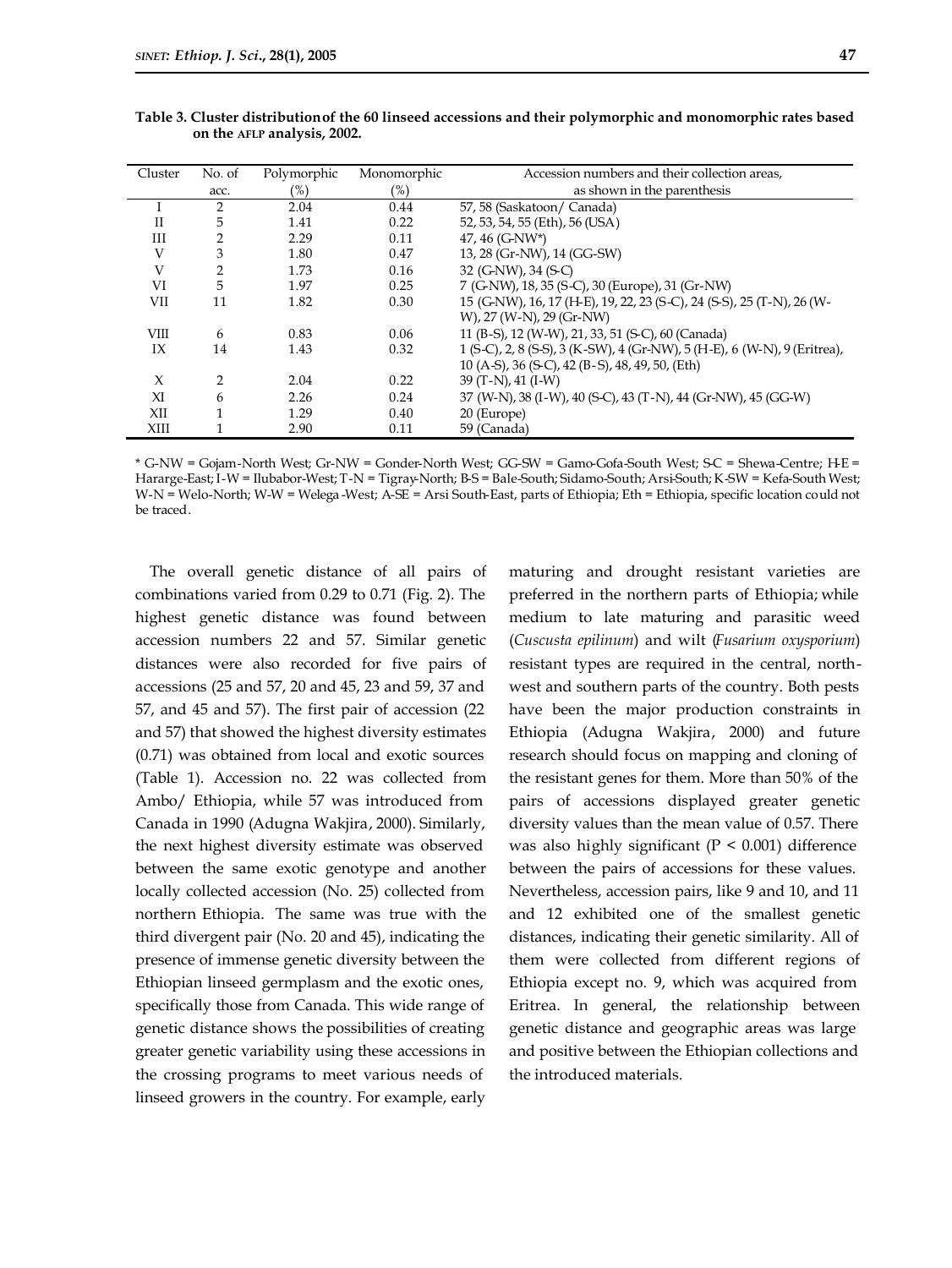

**Fig. 2. Histogram depicting frequency distribution of genetic distances for all possible pairs of linseed accessions.**

All the four commercial varieties (No. 10, 20, 30 and 40) included in this analysis were distinctly identified using AFLP markers in contrast to their phenotypic resemblance (Adugna Wakjira and Labuschagne, 2004). For example, No. 20 shared greater dissimilarity with other accessions and hence was not clustered with any group but unequivocally clustered away from the rest of accessions, showing its clear divergence. Similarly, no. 10, 30 and 40 were grouped in different clusters, indicating their distinct differences. These results indicate that AFLP analysis was effective to identify the accessions of linseed individually. Guthridge *et al*. (2001) and Lombard *et al*. (2002) have recently concluded that AFLP markers are effective in discriminating close-bred cultivars of perennial ryegrass and rapeseed inbred lines, respectively. Barret and Kidwell (1998) also concluded the pronounced efficiency of AFLP in diversity assessment of wheat cultivars.

To conclude, AFLP markers showed a reasonable level (i.e., up to 2.90%) of DNA polymorphism among the analysed accessions of linseed. AFLPbased genetic distance estimates also revealed higher levels of genetic diversity among the accessions. Cluster analysis was useful to display the grouping patterns and relationships of individual accessions. This genetic information will contribute to linseed improvement through diverse parental selections and by providing a predictive measure of important parameters, such as genetic variance and heterosis for future variety development programs in Ethiopia. It is also vital for efficient management of germplasm.

### **ACKNOWLEDGEMENTS**

The financial support of the Agricultural Research and Training Project of EARO for the study of the senior author is gratefully acknowledged.

#### **REFERENCES**

1. Adugna Wakjira (2000). Assessment of tissue culture derived regenerants of linseed (*Linum usitatissimum* L.) in Ethiopia. M. Sc. Thesis, Department of Plant Breeding, Faculty of Agric. Univ. of the Free State, Bloemfontein, South Africa.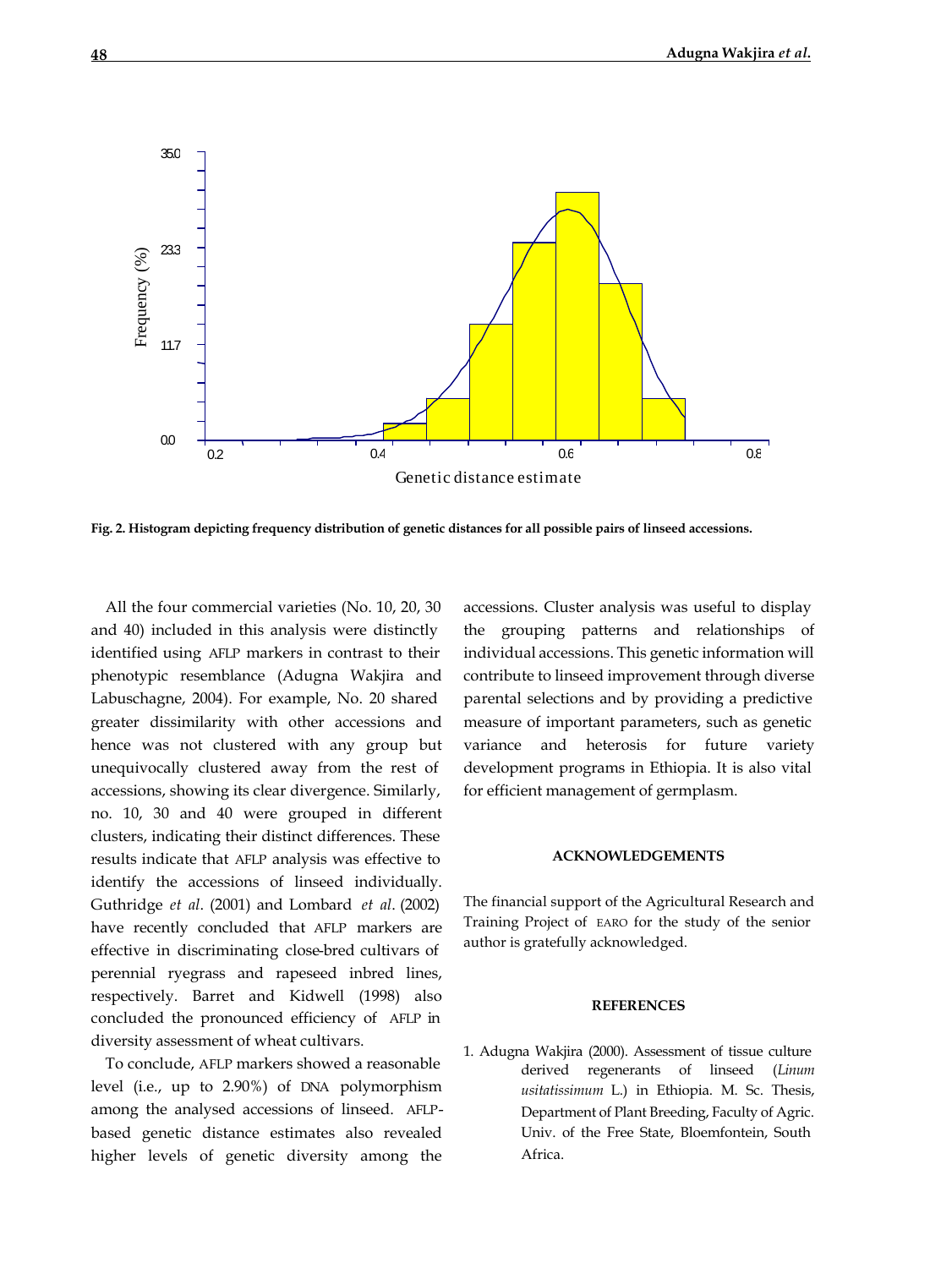- 2. Adugna Wakjira and Labuschagne, M.T. (2002). Genotype-environment interactions and phenotypic stability analyses of linseed in Ethiopia. *Plant Breeding* **121**(1):66–71.
- 3. Adugna Wakjira and Labuschagne, M.T. (2003a). Parametric and nonparametric measures of phenotypic stability in linseed (*Linum usitatissimum* L.). *Euphytica* **129**:211–218.
- 4. Adugna Wakjira and Labuschagne, M.T. (2003b). Association of linseed characters and its variability in different environments. *J. Agric. Sci.* (Cambridge) **140**:297–304.
- 5. Adugna Wakjira and Labuschagne, M.T. (2004). Diversity analysis in Ethiopian and some exotic collections of linseed. *South African J. Plant Soil* **21**(1):53–58.
- 6. Altaf Khan, M., Myers, G.O. and Stewart, J.M. (2002). Molecular markers, genomics and cotton improvement. **In**: *Crop Improvement Challenges in the Twenty First Century*, pp. 253–284, (Kang, M.S., ed.) Food Products Press ®, New York.
- 7. Barret, B.A. and Kidwell, K.K. (1998). AFLP-based genetic diversity assessment among wheat cultivars from the Pacific Northwest. *Crop Sci*. **38**:1261–1271.
- 8. CSA (2001). Central Statistical Authority. Estimates of area, production and yield of temporary crops for private peasant holdings for main seasons, 2001/2002. CSA, Addis Ababa, Ethiopia.
- 9. Edwards, K., Johnstone, C. and Thompson, C. (1991). A simple and rapid method for the preparation of plant genomic DNA for PCR analysis. *Nucl. Acids Res*. **19**:1349.
- 10. Guthridge, K.M., Dupal, M.P., Kolliker, R., Jones, E.S., Smith, K.F. and Forster, J.W. (2001). AFLP analysis of genetic diversity within and between populations of perennial ryegrass (*Lolium perenne* L.). *Euphytica* **122**:191–201.
- 11. Hausner, G., Rashid, K.Y. and Kenaschuk, E.O. (1998). The development of co -dominant PCR/RFLP based markers for flax rust resistance alleles at L locus. *Genome*. **42**:1–8.
- 12. Hintze, J.L. (1998). NCSS 2000 Statistical System for Windows. Number Cruncher Statistical Systems. Kaysville, Utah.
- 13. Kumar, L.S. (1999). DNA markers in plant improvement: An overview. *Biotechnology Advances* **17**:143–182.
- 14. Lombard, V., Tireau, B., Blouet, F., Zhang, D. and Baril, C.P. (2002). Usefulness of AFLP markers to estimate varietal homogeneity of rapeseed inbred line varieties in the context of plant registration and protection. *Euphytica* **125**:121– 127.
- 15. Luhs, W. and Friedt, W. (1994). Major Oil Crops. **In**: *Designer Oilseed Crops*, pp. 5–71, (Murphy, D.J., ed.) VCH Press Ltd, Weinheim.
- 16. Majer, D., Mithen, R., Lewis, B.G., Vos, P. and Oliver, R.P. (1996). The use of AFLP fingerprinting for the detection of genetic variation in fungi. *Mycological Res*. **100**:1107–1111.
- 17. Mansby, E., Diaz, O. and von Bothmer, R. (2000). Preliminary study of genetic diversity in Swedish flax (*Linum usitatissimum*). *Genetic Resource and Crop Evol*. **47**:417–424.
- 18. Morris, D.H. (2004). Flax–A Health and Nutrition Primer. http://www.flaxcouncil.ca
- 19. Payne, T.J. (2000). Promoting better health with flaxseed in bread. *Cereal Foods World* **45**:102– 104.
- 20. PE (2002). Perkin-Elmer. Applied Biosystems. http://www.perkin.elmmer.com
- 21. Powell, W., Morgante, M., Andre, C., Hanafey, M.M., Vogel, J., Tingey, S. and Rafalski, A. (1996). The comparison of RFLP, RAPD, AFLP, and SSR (microsatellite) markers for germplasm analysis. *Mol. Breeding* **2**:225–238.
- 22. Roldan-Ruiz, I., van Eeuwijk, F.A., Gilliland, T.J., Dubreuil, P., Dillmann, C., Lallemand, J., De Lose, M. and Baril, C.P. (2001). A comparative study of molecular and morphological methods of describing relationships between perennial ryegrass (*Lolium perenne* L.) varieties. *Theor. Appl*. *Genet*. **103**:1138–1150.